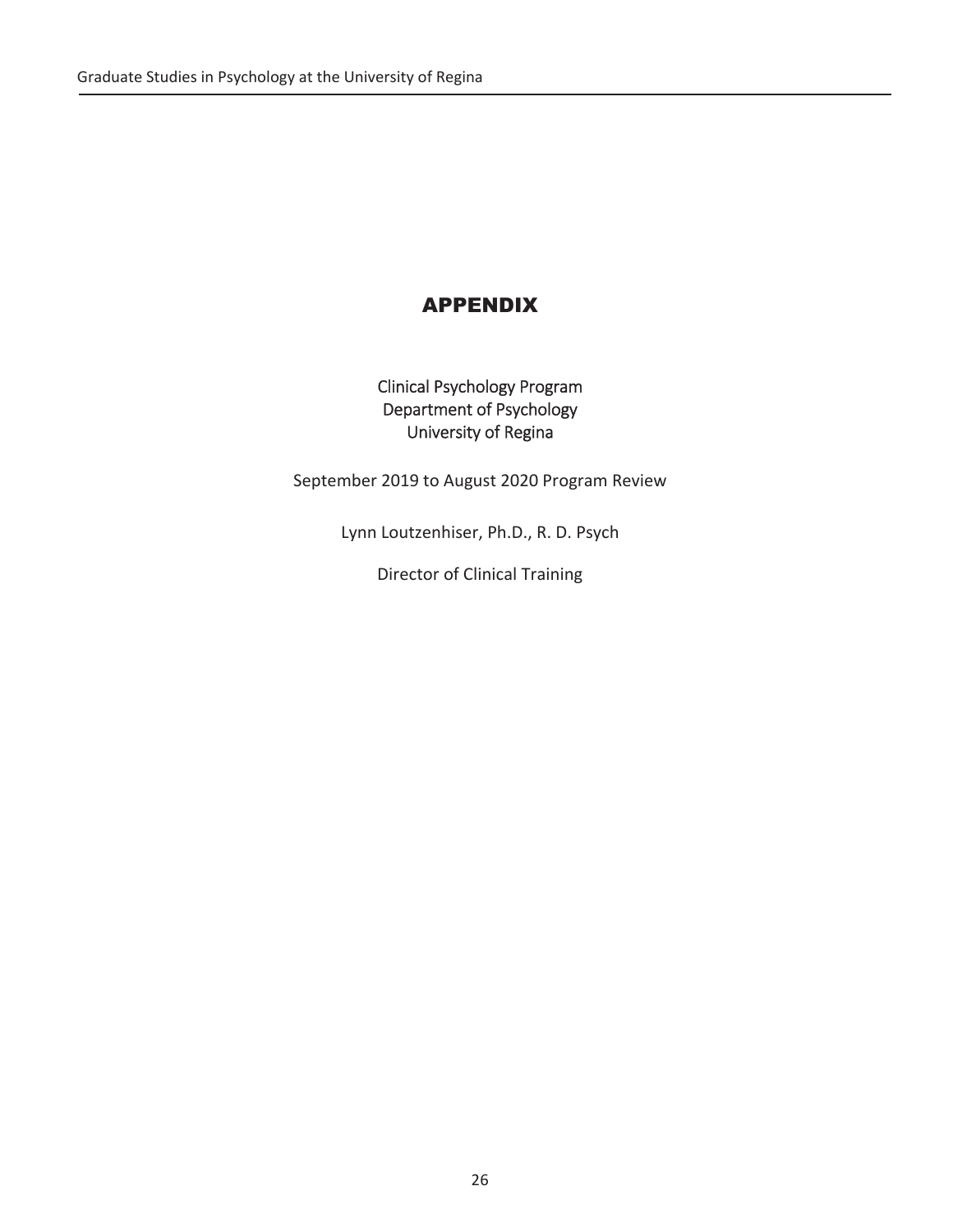## **Overview of Review**

CPA encourages us to evaluate our program on a regular basis. The purpose of this report is to review the goals, objectives and outcomes of the Clinical Psychology Program. Please send comments and feedback to lynn.loutzenhisert@uregina.ca.

## **Research**

*Research Goals:* We strive to prepare students to have an understanding and respect for both basic and applied research. We subscribe to the views that the clinical scientist, who is competently trained in practice, makes the most significant contributions to clinical research; and the practitioner, who is familiar with the body of basic and applied research, and, who can critically evaluate research findings makes the soundest contributions to society and the profession.

*Research Objectives:* To meet the above goals, students: 1) take courses in research methods and statistics and gain experience in program evaluation; 2) take clinical courses that incorporate research literature; 3) complete an M.A. thesis and Ph.D. dissertation; and 4) participate in faculty research projects.

|                            | $2011 -$ | 2012- | 2013- | $2014 -$ | $2015 -$ | $2016 -$ | $2017 -$ | 2018- | 2019- |
|----------------------------|----------|-------|-------|----------|----------|----------|----------|-------|-------|
|                            | 2012     | 2013  | 2014  | 2015     | 2016     | 2017     | 2018     | 2019  | 2020  |
| Research Methods course    | 91%      | 94%   | 90%   | 88%      | 88%      | 90%      | 91%      | 91%   | 90%   |
| average                    |          |       |       |          |          |          |          |       |       |
| Statistics course average  | 88%      | 90%   | 89%   | 88%      | 90%      | 92%      | 93%      | 90%   | 87%   |
| Students with at least one | 92%      | 100%  | 100%  | 100%     | 100%     | 86%      | 75%      | 80%   | 53%   |
| conference presentation    |          |       |       |          |          |          |          |       |       |
| Students with at least one | 69%      | 82%   | 89%   | 64%      | 70%      | 66%      | 56%      | 62%   | 63%   |
| refereed publication       |          |       |       |          |          |          |          |       |       |
| Students holding RA        | 73%      | 59%   | 57%   | 64%      | 56%      | 53%      | 36%      | 31%   | 47%   |
| positions*                 |          |       |       |          |          |          |          |       |       |
| Students with major        | 63%      | 56%   | 64%   | 39%      | 37%      | 47%      | 42%      | 40%   | 50%   |
| external funding*, **      |          |       |       |          |          |          |          |       |       |
| Students with Faculty of   | 69%      | 74%   | 64%   | 69%      | 97%      | 93%      | 75%      | 66%   | 73%   |
| Graduate Studies &         |          |       |       |          |          |          |          |       |       |
| Research(FGSR) funding*    |          |       |       |          |          |          |          |       |       |

*Outcomes:* The following are some indicators that represent how we are doing in this area:

\* excludes students who are on or have completed the predoctoral residency

\*\*includes both tri-council funding and other major external funding

# **Clinical Practice**

*Clinical Practice Goals:* Students will be trained to be competent in assessment, diagnosis, and intervention. In each area, students will gain competency in the development and maintenance of interpersonal relationships, including competency in working with diverse groups. It is recognized, however, that the field of clinical psychology is diverse and no single practitioner can master all areas. Students will be taught to recognize their skills and when appropriate refer to colleagues who have the requisite skills.

*Clinical Practice Objectives:* Students will meet the clinical goals by: 1) completing course work in psychopathology, assessment and interventions exposing students to more than one theoretical orientation and skills for working with both adults and children and diverse populations; 2) carrying out at least 2700 hours of clinical training under supervision; and 3) completing comprehensive exams that require an oral case presentation, a review paper on a clinical topic, and an ethics oral exam.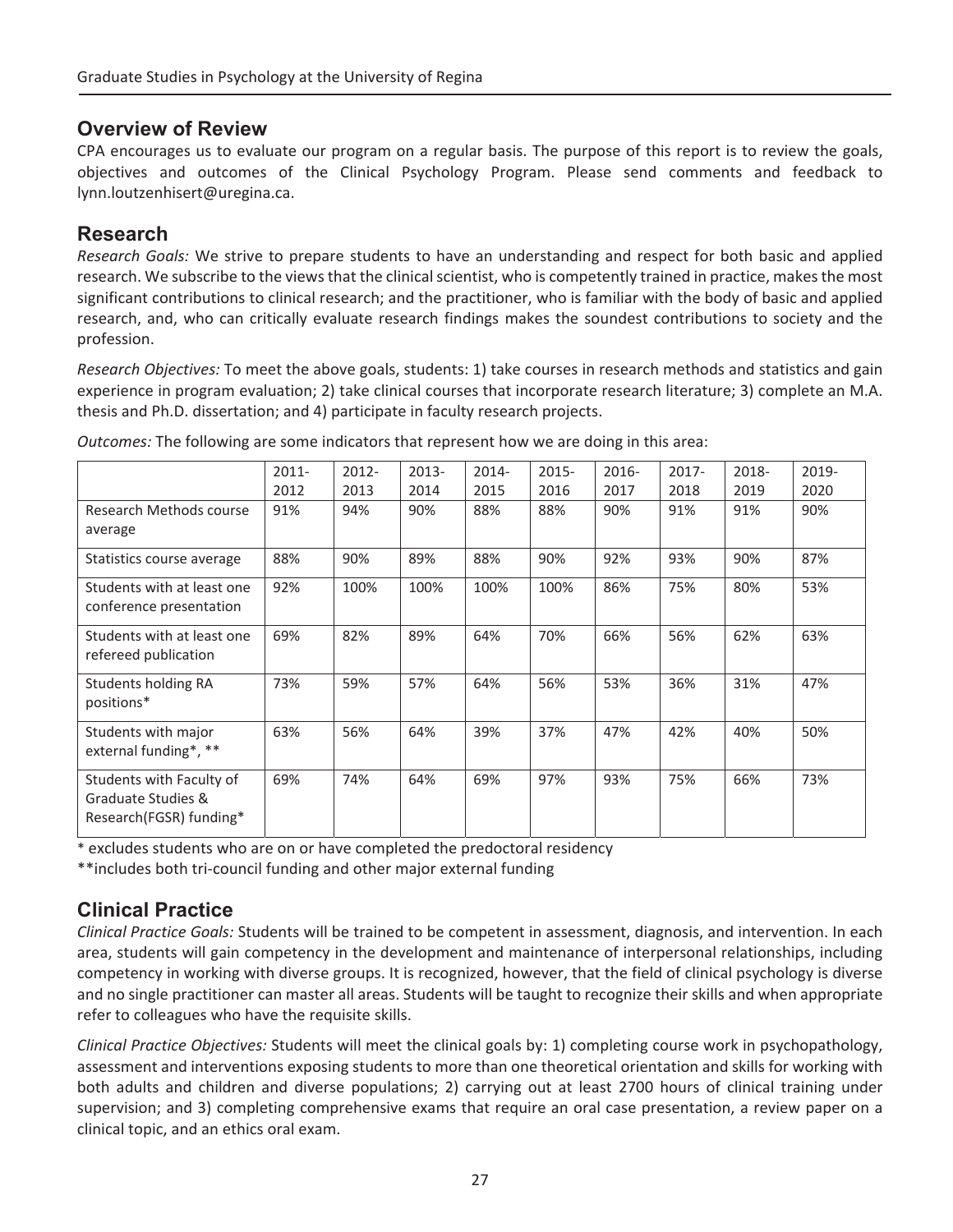|                                                                                          | 2011-2012                                                             | 2012-2013                                                       | 2013-2014                                                       | 2014-2015                                                       | 2015-2016                                                       | 2016-2017                                                       | 2017-2018                                                       | 2018-2019                                                      | 2019-2020                                                      |
|------------------------------------------------------------------------------------------|-----------------------------------------------------------------------|-----------------------------------------------------------------|-----------------------------------------------------------------|-----------------------------------------------------------------|-----------------------------------------------------------------|-----------------------------------------------------------------|-----------------------------------------------------------------|----------------------------------------------------------------|----------------------------------------------------------------|
| Psychopathology                                                                          | 87%                                                                   | 87%                                                             | 91%                                                             | 87%                                                             | 87%                                                             | 86%                                                             | 87%                                                             | 88%                                                            | 91%                                                            |
| Assessment I                                                                             | 87%                                                                   | 89%                                                             | 87%                                                             | 86%                                                             | 87%                                                             | 88%                                                             | 90%                                                             | 88%                                                            | $\overline{\phantom{a}}$                                       |
| Assessment II                                                                            | 88%                                                                   | ٠                                                               | 90%                                                             |                                                                 | 88%                                                             | $\overline{\phantom{a}}$                                        | $\overline{\phantom{a}}$                                        | 89%                                                            | 90%                                                            |
| Interventions I                                                                          | 86%                                                                   | 87%                                                             | 85%                                                             | 84%                                                             | 87%                                                             | 84%                                                             | 88%                                                             | 88%                                                            | 84%                                                            |
| Interventions II                                                                         |                                                                       | 87%                                                             | $\overline{\phantom{a}}$                                        | 89%                                                             | $\overline{\phantom{a}}$                                        | 91%                                                             | 91%                                                             | 93%                                                            | $\overline{\phantom{a}}$                                       |
| Percentage<br><b>Students Matched</b><br>(includes those<br>matched through<br>Phase II) | 80%<br>(73% of<br>Canadian<br><b>Students</b><br>matched<br>by APPIC) | 100%<br>(84% of<br>Canadian<br>students<br>matched<br>by APPIC) | 100%<br>(86% of<br>Canadian<br>students<br>matched<br>by APPIC) | 100%<br>(84% of<br>Canadian<br>students<br>matched<br>by APPIC) | 100%<br>(94% of<br>Canadian<br>students<br>matched<br>by APPIC) | 100%<br>(95% of<br>Canadian<br>students<br>matched<br>by APPIC) | 100%<br>(85% of<br>Canadian<br>students<br>matched<br>by APPIC) | 100%<br>(92% of<br>Canadian<br>students<br>matched<br>by APPIC | 100%<br>(86% of<br>Canadian<br>students<br>matched<br>by APPIC |

## *Outcomes:* Some indicators of our success in this area are:

|           | <b>Predoctoral Residency Sites</b>                                         |
|-----------|----------------------------------------------------------------------------|
| 2020-2021 | Northern Ontario Psychology Internship Consortium Thunder Bay, ON          |
|           | Vancouver Coastal Health Vancouver, BC                                     |
|           | Royal Ottawa Health Care Group Ottawa, ON                                  |
|           | University of Manitoba-Clinical Health Winnipeg, MB                        |
|           | London Clinical Psychology Consortium London, ON                           |
|           | Kingston Internship Consortium, Kingston ON                                |
|           | SHA Regina Clinical Psych Regina SK                                        |
| 2019-2020 | U of Manitoba Clinical Health                                              |
|           | London Clinical Psychology Consortium                                      |
|           | The Ottawa Hospital, Ottawa, ON                                            |
|           | Waterloo Region Psychology Consortium                                      |
|           | Edmonton Consortium, Edmonton, AB                                          |
|           | Saskatoon Health Region                                                    |
| 2018-2019 | University of Manitoba Clinical Health                                     |
|           | Nova Scotia Health Authority - Annapolis Valley                            |
|           | University of Ottawa, Centre for Psychological Service                     |
|           | Royal Ottawa Health Care Group                                             |
|           | Saskatoon Health Region                                                    |
| 2017-2018 | University of Manitoba-Clinical Health                                     |
|           | Psychology Internship-ROMHC Site, Ottawa, ON                               |
|           | Nova Scotia Capital Dist Mental Health Internship                          |
|           | Regina Qu'Appelle Health Region (primary rotation: WRC Children's Program) |
| 2016-2017 | Northern Ontario Psychology Internship Consortium, Thunder Bay, ON         |
|           | Calgary Clinical Psychology Program, Calgary AB                            |
|           | Vancouver Coast, Vancouver, BC                                             |
|           | London Clinical Psychology Consortium, London, ON                          |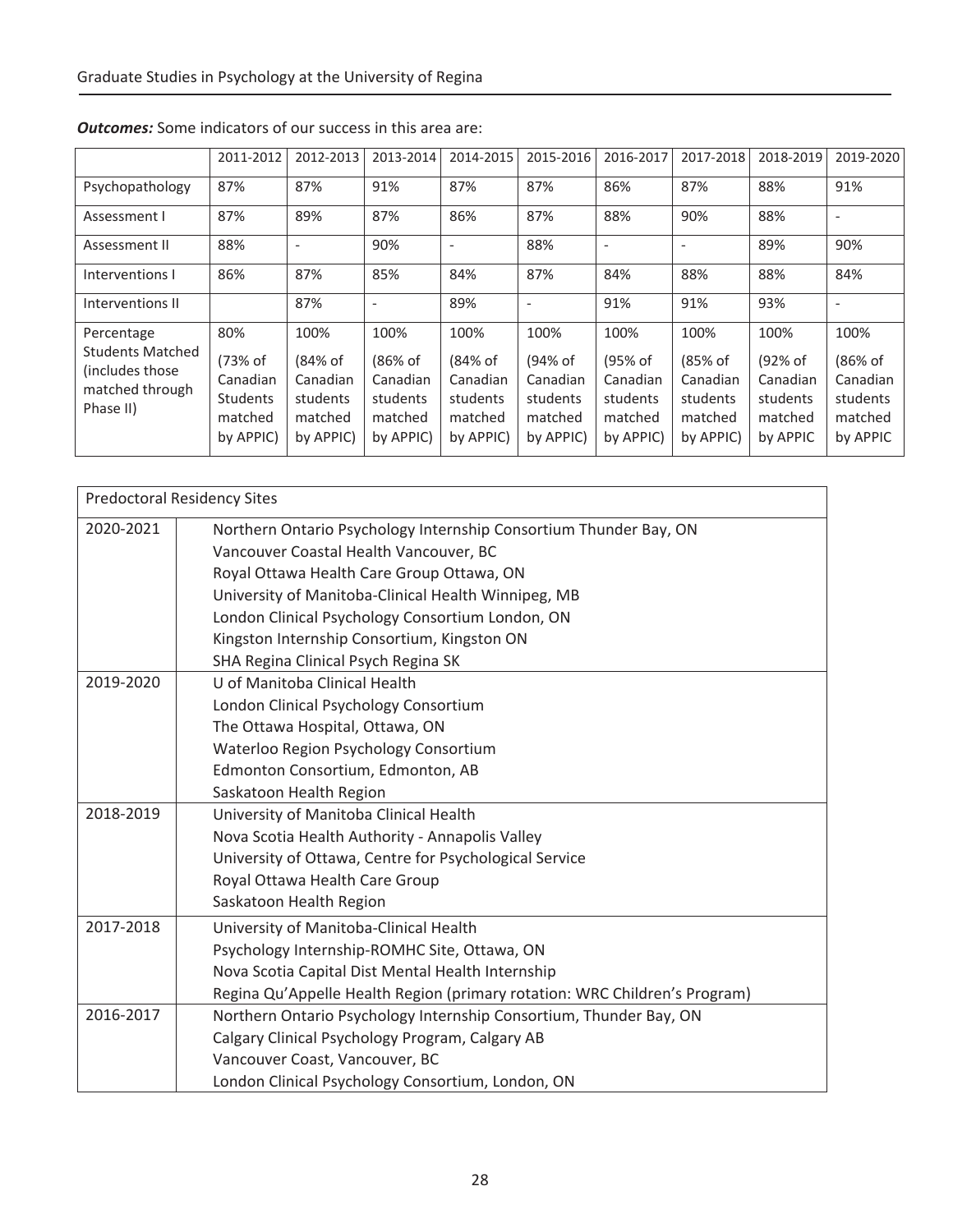| 2015-2016<br>University of Arizona College of Medicine<br>$\Box$<br>Calgary Clinical Psychology Program<br>$\Box$<br>London Clinical Psychology Consortium; Adult Mental Health Track<br>$\Box$<br>Hospital for Sick Children Psychology Internship-Toronto, ON<br>$\Box$<br>Annapolis Valley Health Psychology Internship- Kentville, NS<br>$\Box$<br>Regina Qu'Appelle Health Region<br>□<br>Vancouver Coastal Health<br>2014-2015<br>$\Box$<br>Royal Ottawa Health Care Group<br>□<br>University of Washington<br>$\Box$<br>Saskatoon Health Region<br>$\Box$<br>Centre for Addiction & Mental Health - Clarke Division - Toronto, ON<br>$\Box$<br>Regina Qu'Appelle Health Region<br>□<br><b>Vancouver Coastal Health</b><br>2013-2014<br>$\Box$<br>Royal Ottawa Health Care Group<br>□<br>Ottawa Hospital Health and Rehabilitation Psychology<br>$\Box$<br>Regina Qu'Appelle Health Region (2)<br>□<br>2012-2013<br>Calgary Health Region<br>$\Box$<br>Royal Ottawa Health Care Group<br>$\Box$<br>Regina Qu'Appelle Health Region (primary rotation: Functional Rehab Program)<br>$\Box$<br>Regina Qu'Appelle Health Region (primary rotation: WRC Children's Program)<br>$\Box$<br>2011-2012<br>University of Manitoba, Department of Clinical Health Psychology, Winnipeg, MB<br>$\Box$<br><b>UBC Counselling Services</b><br>$\Box$<br>BC Mental Health and Addiction Services, Clinical Child and Adolescent Track, BC<br>$\Box$<br>Children's Hospital |  |  |
|--------------------------------------------------------------------------------------------------------------------------------------------------------------------------------------------------------------------------------------------------------------------------------------------------------------------------------------------------------------------------------------------------------------------------------------------------------------------------------------------------------------------------------------------------------------------------------------------------------------------------------------------------------------------------------------------------------------------------------------------------------------------------------------------------------------------------------------------------------------------------------------------------------------------------------------------------------------------------------------------------------------------------------------------------------------------------------------------------------------------------------------------------------------------------------------------------------------------------------------------------------------------------------------------------------------------------------------------------------------------------------------------------------------------------------------------------------------------|--|--|
|                                                                                                                                                                                                                                                                                                                                                                                                                                                                                                                                                                                                                                                                                                                                                                                                                                                                                                                                                                                                                                                                                                                                                                                                                                                                                                                                                                                                                                                                    |  |  |
|                                                                                                                                                                                                                                                                                                                                                                                                                                                                                                                                                                                                                                                                                                                                                                                                                                                                                                                                                                                                                                                                                                                                                                                                                                                                                                                                                                                                                                                                    |  |  |
|                                                                                                                                                                                                                                                                                                                                                                                                                                                                                                                                                                                                                                                                                                                                                                                                                                                                                                                                                                                                                                                                                                                                                                                                                                                                                                                                                                                                                                                                    |  |  |
|                                                                                                                                                                                                                                                                                                                                                                                                                                                                                                                                                                                                                                                                                                                                                                                                                                                                                                                                                                                                                                                                                                                                                                                                                                                                                                                                                                                                                                                                    |  |  |
|                                                                                                                                                                                                                                                                                                                                                                                                                                                                                                                                                                                                                                                                                                                                                                                                                                                                                                                                                                                                                                                                                                                                                                                                                                                                                                                                                                                                                                                                    |  |  |
|                                                                                                                                                                                                                                                                                                                                                                                                                                                                                                                                                                                                                                                                                                                                                                                                                                                                                                                                                                                                                                                                                                                                                                                                                                                                                                                                                                                                                                                                    |  |  |
|                                                                                                                                                                                                                                                                                                                                                                                                                                                                                                                                                                                                                                                                                                                                                                                                                                                                                                                                                                                                                                                                                                                                                                                                                                                                                                                                                                                                                                                                    |  |  |
|                                                                                                                                                                                                                                                                                                                                                                                                                                                                                                                                                                                                                                                                                                                                                                                                                                                                                                                                                                                                                                                                                                                                                                                                                                                                                                                                                                                                                                                                    |  |  |
|                                                                                                                                                                                                                                                                                                                                                                                                                                                                                                                                                                                                                                                                                                                                                                                                                                                                                                                                                                                                                                                                                                                                                                                                                                                                                                                                                                                                                                                                    |  |  |
|                                                                                                                                                                                                                                                                                                                                                                                                                                                                                                                                                                                                                                                                                                                                                                                                                                                                                                                                                                                                                                                                                                                                                                                                                                                                                                                                                                                                                                                                    |  |  |
|                                                                                                                                                                                                                                                                                                                                                                                                                                                                                                                                                                                                                                                                                                                                                                                                                                                                                                                                                                                                                                                                                                                                                                                                                                                                                                                                                                                                                                                                    |  |  |
|                                                                                                                                                                                                                                                                                                                                                                                                                                                                                                                                                                                                                                                                                                                                                                                                                                                                                                                                                                                                                                                                                                                                                                                                                                                                                                                                                                                                                                                                    |  |  |
|                                                                                                                                                                                                                                                                                                                                                                                                                                                                                                                                                                                                                                                                                                                                                                                                                                                                                                                                                                                                                                                                                                                                                                                                                                                                                                                                                                                                                                                                    |  |  |
|                                                                                                                                                                                                                                                                                                                                                                                                                                                                                                                                                                                                                                                                                                                                                                                                                                                                                                                                                                                                                                                                                                                                                                                                                                                                                                                                                                                                                                                                    |  |  |
|                                                                                                                                                                                                                                                                                                                                                                                                                                                                                                                                                                                                                                                                                                                                                                                                                                                                                                                                                                                                                                                                                                                                                                                                                                                                                                                                                                                                                                                                    |  |  |
|                                                                                                                                                                                                                                                                                                                                                                                                                                                                                                                                                                                                                                                                                                                                                                                                                                                                                                                                                                                                                                                                                                                                                                                                                                                                                                                                                                                                                                                                    |  |  |
|                                                                                                                                                                                                                                                                                                                                                                                                                                                                                                                                                                                                                                                                                                                                                                                                                                                                                                                                                                                                                                                                                                                                                                                                                                                                                                                                                                                                                                                                    |  |  |
|                                                                                                                                                                                                                                                                                                                                                                                                                                                                                                                                                                                                                                                                                                                                                                                                                                                                                                                                                                                                                                                                                                                                                                                                                                                                                                                                                                                                                                                                    |  |  |
|                                                                                                                                                                                                                                                                                                                                                                                                                                                                                                                                                                                                                                                                                                                                                                                                                                                                                                                                                                                                                                                                                                                                                                                                                                                                                                                                                                                                                                                                    |  |  |
|                                                                                                                                                                                                                                                                                                                                                                                                                                                                                                                                                                                                                                                                                                                                                                                                                                                                                                                                                                                                                                                                                                                                                                                                                                                                                                                                                                                                                                                                    |  |  |
|                                                                                                                                                                                                                                                                                                                                                                                                                                                                                                                                                                                                                                                                                                                                                                                                                                                                                                                                                                                                                                                                                                                                                                                                                                                                                                                                                                                                                                                                    |  |  |
|                                                                                                                                                                                                                                                                                                                                                                                                                                                                                                                                                                                                                                                                                                                                                                                                                                                                                                                                                                                                                                                                                                                                                                                                                                                                                                                                                                                                                                                                    |  |  |
|                                                                                                                                                                                                                                                                                                                                                                                                                                                                                                                                                                                                                                                                                                                                                                                                                                                                                                                                                                                                                                                                                                                                                                                                                                                                                                                                                                                                                                                                    |  |  |
|                                                                                                                                                                                                                                                                                                                                                                                                                                                                                                                                                                                                                                                                                                                                                                                                                                                                                                                                                                                                                                                                                                                                                                                                                                                                                                                                                                                                                                                                    |  |  |

# **Knowledge**

*Knowledge Goals:* Students will gain a working understanding of biological, social, cognitive and affective bases of behaviour as well as individual differences, statistics and research methods. A more thorough knowledge of personality, psychopathology, assessment, diagnostics, intervention, ethics and professional behaviour will be obtained.

*Knowledge Objectives:* To meet the knowledge goals students: 1) complete course work at the graduate level in all of the above areas, 2) gain knowledge through clinical experiences, and 3) complete comprehensive exams.

*Outcomes:* Indicators of success are reflected in course work completion noted above but also in marks for the following courses:

|                     | $2011 -$ | 2012- | 2013-  | 2014- | $2015 -$ | 2016- | $2017 -$ | 2018- | 2019- |
|---------------------|----------|-------|--------|-------|----------|-------|----------|-------|-------|
|                     | 2012     | 2013  | 2014   | 2015  | 2016     | 2017  | 2018     | 2019  | 2020  |
| 803 (Psychometrics) | 91%      |       | 91%    |       | 91%      |       | $91% -$  | 93%   | 95%   |
| 845 or 847          | 90%      | 82%   | $\sim$ | 89%   |          | 89%   |          | 91%   |       |
| (Neuropsychology)   |          |       |        |       |          |       |          |       |       |
| 881 (Information    | 88%      |       | 90%    |       | 89%      |       | 89%      |       | 91%   |
| Processing)         |          |       |        |       |          |       |          |       |       |
| 820 (Social)        |          | 88%   |        | 91%   | 89%      | 92%   |          | 91%   |       |

# **Ethics and Professional Conduct**

*Ethics and Professional Conduct Goals:* Students will be prepared to be ethical and professional in their research, clinical, and teaching activities, and sensitive to issues of racial and cultural diversity and individual differences.

*Ethics and Professional Conduct Objective:* To meet the ethical goals of our program, students: 1) take a course in professional ethics, 2) are exposed to diverse clients at clinical training sites (over 2700 hours of clinical training), 3) complete an oral ethics exam as part of the comprehensive examination process, and 4) apply for ethics approval for M.A. and Ph.D. research.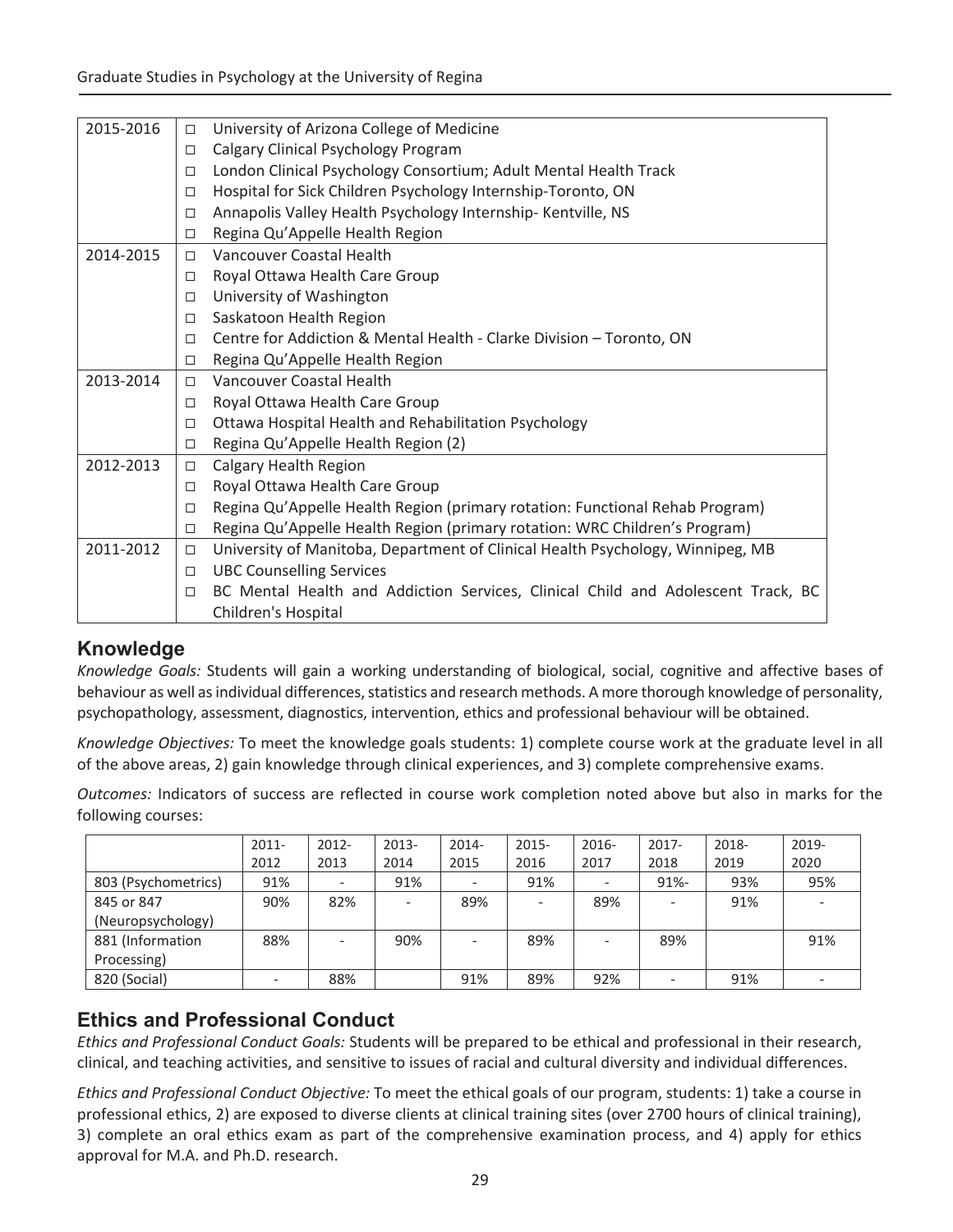*Outcomes:* This is measured through the following:

# **Leadership**

*Leadership Goals:* Students will gain experiences that prepare them to take leadership roles and contribute to psychology as a profession.

*Leadership Objectives:* Students complete a seminar in professional issues at the PhD level and are encouraged to:

- 1) present and publish their work,
- 2) attend professional seminars and conferences when possible;
- 3) gain experience in supervision of junior students;
- 4) obtain experience as teaching assistants or sessional instructors;
- 5) be active in the department and the PGSA and the community, and
- 6) be members of the Canadian Psychological Association or other professional organizations.

*Outcomes:* Indicators of outcome in this area are seen through examination of students enrolled each year:

|                     | 2011-2012 | 2012-2013 | 2013-2014 | 2014-2015 | 2015-2016 | 2016-2017 | 2017-2018 | 2018-2019 | 2019-2020 |
|---------------------|-----------|-----------|-----------|-----------|-----------|-----------|-----------|-----------|-----------|
| Conference          | 92%       | 100%      | 100%      | 86%       | 89%       | 86%       | 75%       | 80%       | 53%       |
| Presentations       |           |           |           |           |           |           |           |           |           |
| Publications        | 69%       | 82%       | 89%       | 64%       | 63%       | 66%       | 56%       | 62%       | 62%       |
| TA/Sessional        | 50%       | 56%       | 75%       | 64%       | 70%       | 75%       | 69%       | 54%       | 56%       |
| Positions           |           |           |           |           |           |           |           |           |           |
| Professional<br>Org | 92%       | 97%       | 100%      | 94%       | 93%       | 94%       | 81%       | 87%       | 90%       |
| Membership          |           |           |           |           |           |           |           |           |           |
| Additional          | 90%       | 79%       | 93%       | 89%       | 67%       | 71%       | 69%       | 82%       | 53%       |
| Workshops           |           |           |           |           |           |           |           |           |           |

\* excludes students who are on or have completed the predoctoral residency

## **Sample Positions after Graduation**

- **•** Assistant Professor, University of Saskatchewan, Saskatoon
- Canada Research Chair, Concordia University, Montreal
- Psychologist, Child and Youth Services, Regina, SK
- Assistant Professor, Department of Psychology, University of Regina
- Psychologist, Acute Care, Waterford Hospital, St. John's, NL
- Psychologist, Functional Rehab Program, Regina, SK
- Assistant Professor, Department of Clinical Health Psychology, University of Manitoba, and Staff Psychologist, Community Mental Health Program, Steinbach, MB
- Postdoctoral Fellow, CANH, now Psychologist, Royal Ottawa Mental Health Centre, Ottawa, ON
- Psychologist, Adult Mental Health, Regina, SK
- x Assistant Professor, St. Thomas More College, Saskatoon, SK
- Psychologist, Oshawa Psychological and Counselling Services
- Ranch Ehrlo's Clinical Assessment and Resource Services
- x Mental Health Practitioner, Edmonton North Primary Care Network
- Psychologist, St. John Psychology Centre
- Psychologist, Ottawa Institute for CBT
- x Wascana Rehabiliation Centre, Children's Program
- Southport Psychology, Calgary Alberta
- Brief Intervention Unit, Vancouver Coastal Health
- Psychologist, Odyssey Health Services, Ottawa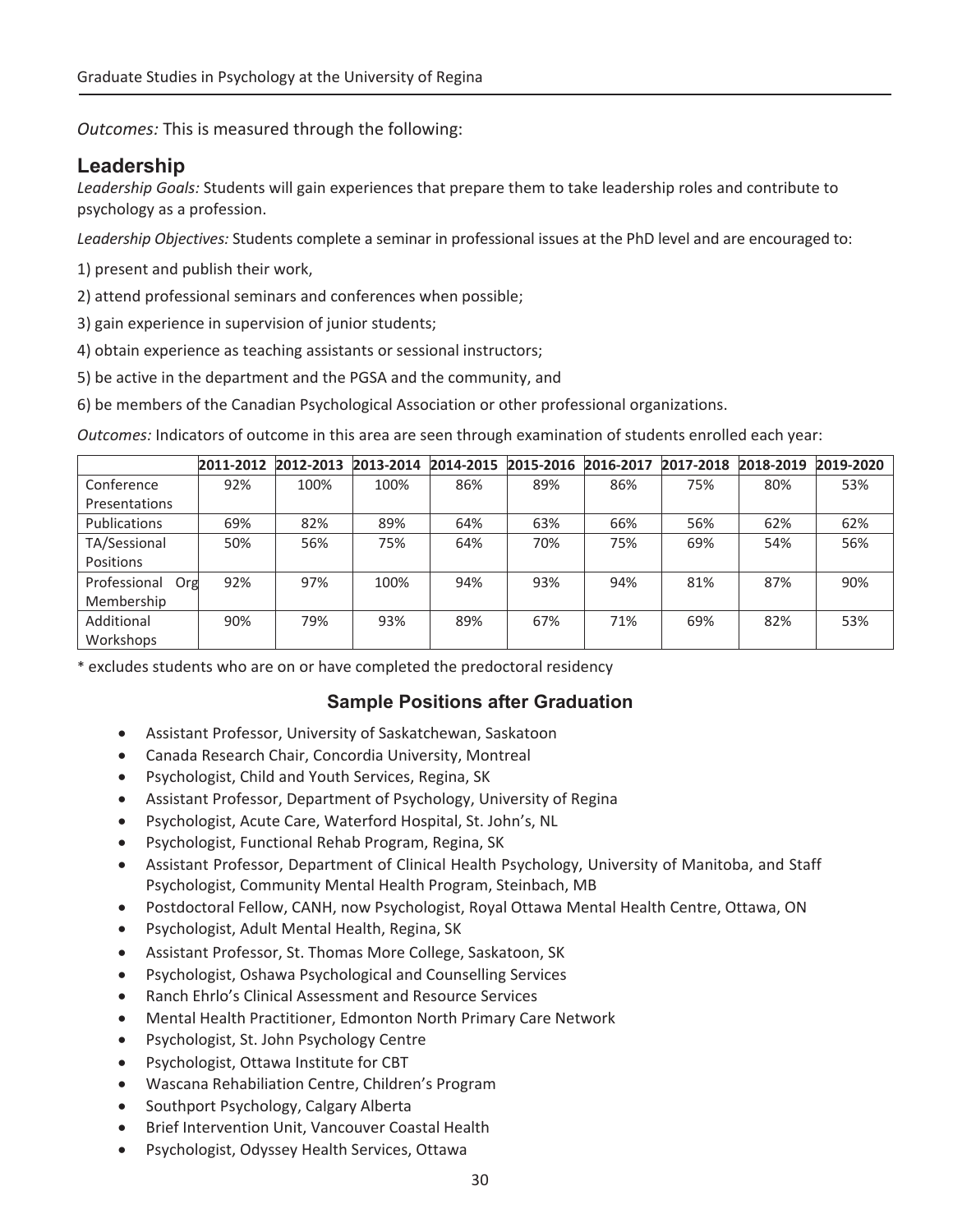- Psychologist, University Health Network Eating Disorder Program, Toronto
- **•** Assistant Professor, U of Saskatchewan
- Clinical Psychologist, Alberta Health Services
- Mental Health and Addiction Services, Saskatoon Health Region

## **Graduate Survey**

Past graduates of our PhD program completed a survey about our program. Below is a summary of feedback from this survey.

|                          | 2011-2012        | 2012-2013               | 2013-2014          | 2014-2016    | 2016-2017          | 2017-2018    | 2018-2019       |
|--------------------------|------------------|-------------------------|--------------------|--------------|--------------------|--------------|-----------------|
| To what extent did the   | Completely -     | Completely -            | Completely -       | Completely - | Completely -       | Completely - | Mostly - 100%   |
| program achieve its      | 60%              | 70%                     | 50%                | 50%          | 33%                | 25%          |                 |
| goal to train you as a   | Mostly - 40%     | Mostly - 30%            | Mostly - 50%       | Mostly - 50% | Mostly - 67%       | Mostly - 75% |                 |
| scientist practitioner?  |                  |                         |                    |              |                    |              |                 |
| How would you rate the   | Excellent -      | Excellent -             | Excellent -        | Good - 100%  | Excellent -        | Excellent -  | Excellent-      |
| overall quality of the   | 40%              | 40%                     | 60%                |              | 67%                | 25%          | 50%             |
| training you received?   | Good - 60%       | Good - 60%              | $Good-40%$         |              | Good - 33%         | Good - 75%   | Good - 50%      |
| How prepared did you     |                  |                         |                    |              |                    |              |                 |
| feel for:                |                  |                         |                    |              |                    |              |                 |
| Conducting clinical      | Great - 60%      | Great - 60%             | <b>Great - 40%</b> | Great - 50%  | Great - 67%        | Great - 50%  | Great - 50%     |
| assessments              | Good - 40%       | Good - 40%              | Good - 50%         | Good - 50%   | Good - 33%         | Good - 50%   | Good - 50%      |
|                          |                  |                         | Fair - 10%         |              |                    |              |                 |
| Conducting clinical      | Great - 40%      | Great - 40%             | Great - 40%        | Good - 100%  | Great - 67%        | Great - 25%  | Great - 50%     |
| interventions            | Good - 60%       | Good - 60%              | Good - 50%         |              | Good - 33%         | Good - 75%   | Poor - 50%      |
|                          |                  |                         | Fair - 10%         |              |                    |              |                 |
| Consulting with other    | Great - 50%      | Great - 50%             | Great - 50%        | Good - 50%   | Great - 67%        | Great - 50%  | Good - 50%      |
| professionals            | Good - 40%       | Good - 40%              | Good - 40%         | Fair - 50%   | Good - 33%         | Good - 50%   | Poor - 50%      |
|                          | Fair - 10%       | Fair - 10%              | Fair - 10%         |              |                    |              |                 |
| Conducting research      | Great - 40%      | Great - 40%             | Great - 60%        | Great - 100% | Great - 100%       | Great - 100% | Great - 50%     |
|                          | Good - 50%       | Good - 50%              | Good - 40%         |              |                    |              | Good - 50%      |
|                          | Fair - 10%       | Fair - 10%              |                    |              |                    |              |                 |
| Consuming research       | Great - 90%      | Great - 80%             | Great - 70%        | Great - 100% | Great - 100%       | Great - 100% | $Great - 100%$  |
|                          | Good - 10%       | Good - 20%              | Good - 30%         |              |                    |              |                 |
| Teaching                 | Great - 40%      | Great - 40%             | Good - 40%         | Good - 50%   | Great - 67%        | Good - 75%   | Good - 100%     |
|                          | Good - 20%       | Good - 20%              | Fair - 60%         | Fair - 50%   | Good - 33%         | Poor - 25%   |                 |
|                          | Fair - 30%       | Fair - 40%              |                    |              |                    |              |                 |
|                          | Poor - 10%       |                         |                    |              |                    |              |                 |
| Supervising clinical     | Great - 20%      | Great - 20%             | Great - 10%        | Good - 50%   | Great - 33%        | Good - 50%   | Poor - 100%     |
| work                     | Good - 40%       | Good - 50%              | Good - 70%         | Fair - 50%   | Good - 33%         | Poor - 50%   |                 |
|                          | Fair - 20%       | Fair - 20%              | Fair - 20%         |              | Poor - 33%         |              |                 |
|                          | Poor - 20%       | Poor - 10%              |                    |              |                    |              |                 |
| Dealing with ethical     | Great - 40%      | Great-40%               | <b>Great - 20%</b> | Good -       | <b>Great - 33%</b> | Good -       | Great - 50%     |
| issues                   | Good - 60%       | Good -60%               | Good - 80%         | 100%         | Good - 67%         | 100%         | Good - 50%      |
| Working with diverse     | Great - 50%      | Great - 40%             | Great - 30%        | Good -       | Great - 33%        | Good -       | Good - 100%     |
| clients                  | Good - 50%       | Good - 60%              | Good - 60%         | 100%         | Good - 67%         | 100%         |                 |
|                          |                  |                         | Fair - 10%         |              |                    |              |                 |
| In an overall sense, how | very satisfied - | very satisfied -        | very               | Mostly       | very               | very         | Mostly          |
| satisfied are you with   | 30%              | 30%                     | satisfied -        | Satisfied -  | satisfied          | satisfied    | Satisfied -     |
| the training you         | mostly           | <b>Mostly Satisfied</b> | 50%                | 50%          | $-67%$             | $-50%$       | 100%            |
| received?                | satisfied - 70%  | - 70%                   | Mostly             | Neutral-     | Mostly             | Mostly       |                 |
|                          |                  |                         | Satisfied -        | 50%          | Satisfied -        | Satisfied -  |                 |
|                          |                  |                         | 50%                |              | 33%                | 50%          |                 |
| If a friend of yours was | Yes, definitely  | Yes, definitely -       | Yes,               | Yes, I think | Yes,               | Yes, I think | Yes, I think so |
| interested in attending  | $-80%$           | 80%                     | definitely -       | so - 100%    | definitely -       | so - 100%    | $-100%$         |
| graduate school, would   | Yes, I think so  | Yes, I think so -       | 70%                |              | 67%                |              |                 |
| you recommend our        | $-20%$           | 20%                     | Yes, I think       |              | Yes, I think       |              |                 |
| program?                 |                  |                         | so - 30%           |              | so - 33%           |              |                 |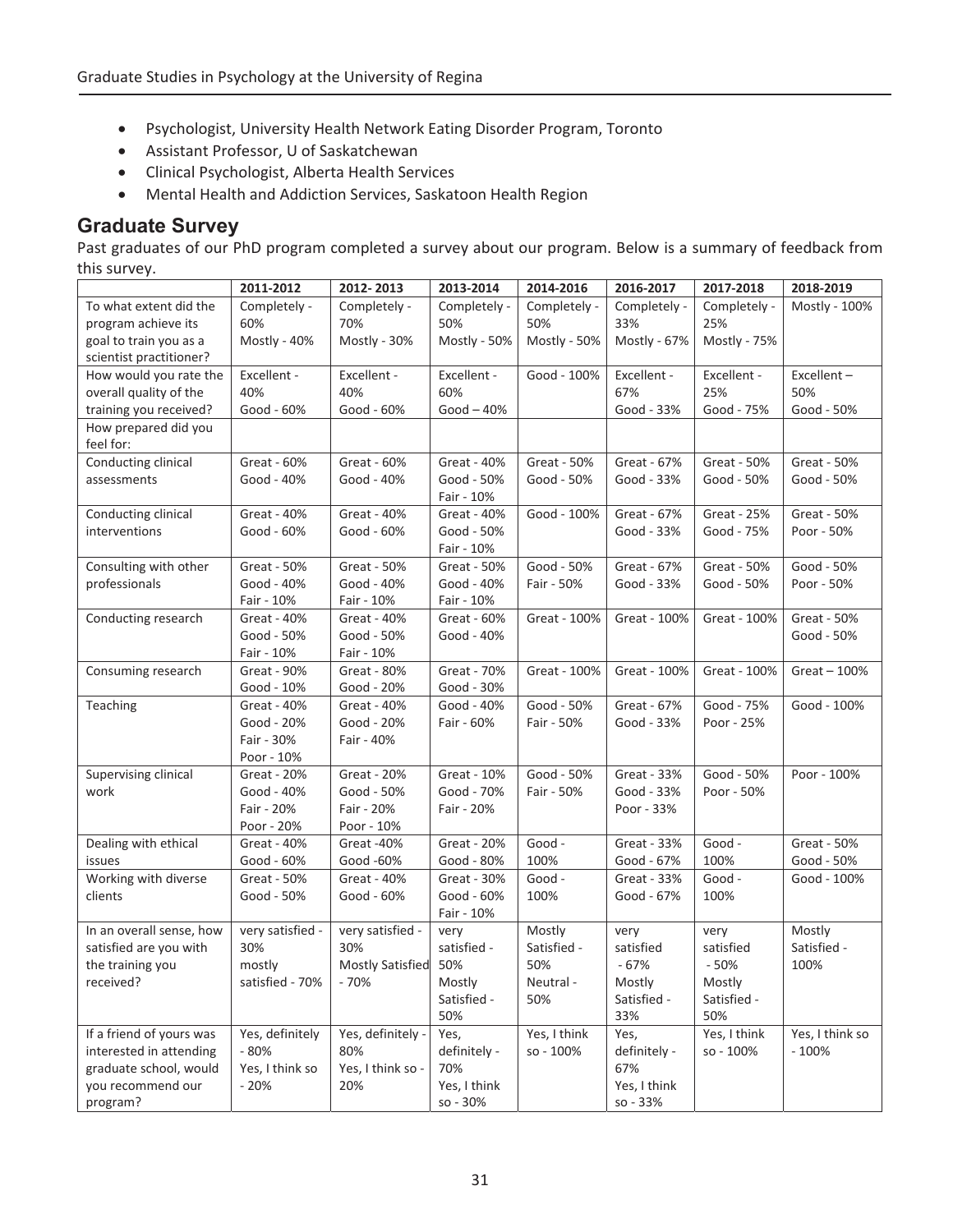#### **Notable Strengths and suggestions for improvements – reported by students 2010Ͳ2019**

### **STRENGTHS:**

- Research
	- o Research education & training (12)
	- o Productive research lab (1)
	- o Opportunities to attend conferences (1)
- Faculty and Supervisors
	- o Supportive supervisor/faculty (7)
	- o Supportive clinical supervisors (2)
	- o Supportive DCT invested in program and student success (2)
	- o Expertise and experience of the faculty (2)
	- o Personable program given small nature of program (4)
	- $\circ$  Collaborative program incorporate input from students ; students shaped program (2)
- **Clinical Training** 
	- $\circ$  Diversity of clinical training experiences (adult, child, neuropsychological, clinic based, hospital based) (5)
	- o Felt prepared for internship & career (1)
	- o Felt competitive with other students from other programs (1)
	- $\circ$  Opportunity to supervise other students in clinical settings (1)
	- o Comps are helpful (2)
- Courses/Workshops
	- o The ethics course prepared me for exams and professional practice (3)
	- o Quality of courses (2)
	- o Exposed to supervision/consultation/interprofessional collaboration (1)
	- $\circ$  Lots of additional training experiences available (e.g., symposium) (1)
- General Program
	- o Good balance of research & clinical training (4)
	- o Accreditation (1)
	- o Small and cohesive (1)
	- o Opportunities to teach undergraduate courses (1)

### **SUGGESTIONS FOR IMPROVEMENT**

#### **Courses**

- $\bullet$  Include actual clients in the intervention II class (2)
- Increase the difficulty of the neuropsychology course (e.g., measures, clinical presentations) (1)
- More information on consultative psychology throughout training (1)
- More emphasis on some other therapy approaches in the intervention ii class (e.g., DBT, motivational interviewing, schema therapy). (2)
- There is a very limited focus on children and families and a solid foundation for family therapy would be beneficial (1)
- $\bullet$  Separate adult and child classes (1)
- $\bullet$  More additional workshops (1)
- $\bullet$  Examine case studies (1)
- Greater emphasis and provision of information about employment as psychologists;  $(1)$
- $\bullet$  Limited focus on marginalized populations first nations; people with disabilities (1)
- Providing students with the criteria used to decide course grades would help to give students a better sense of their strengths and weaknesses. Students would ultimately (maybe not immediately) benefit from a culture in which everyone hears about strengths and weaknesses (in practica and coursework and informally) from an early stage but, to build confidence, this is best done in a collegial atmosphere with an emphasis on positive changes observed.(1)
- The pressure on the Clinical Psychology students can be too high because of the multiple and there is not sufficient support to students' mental health (1)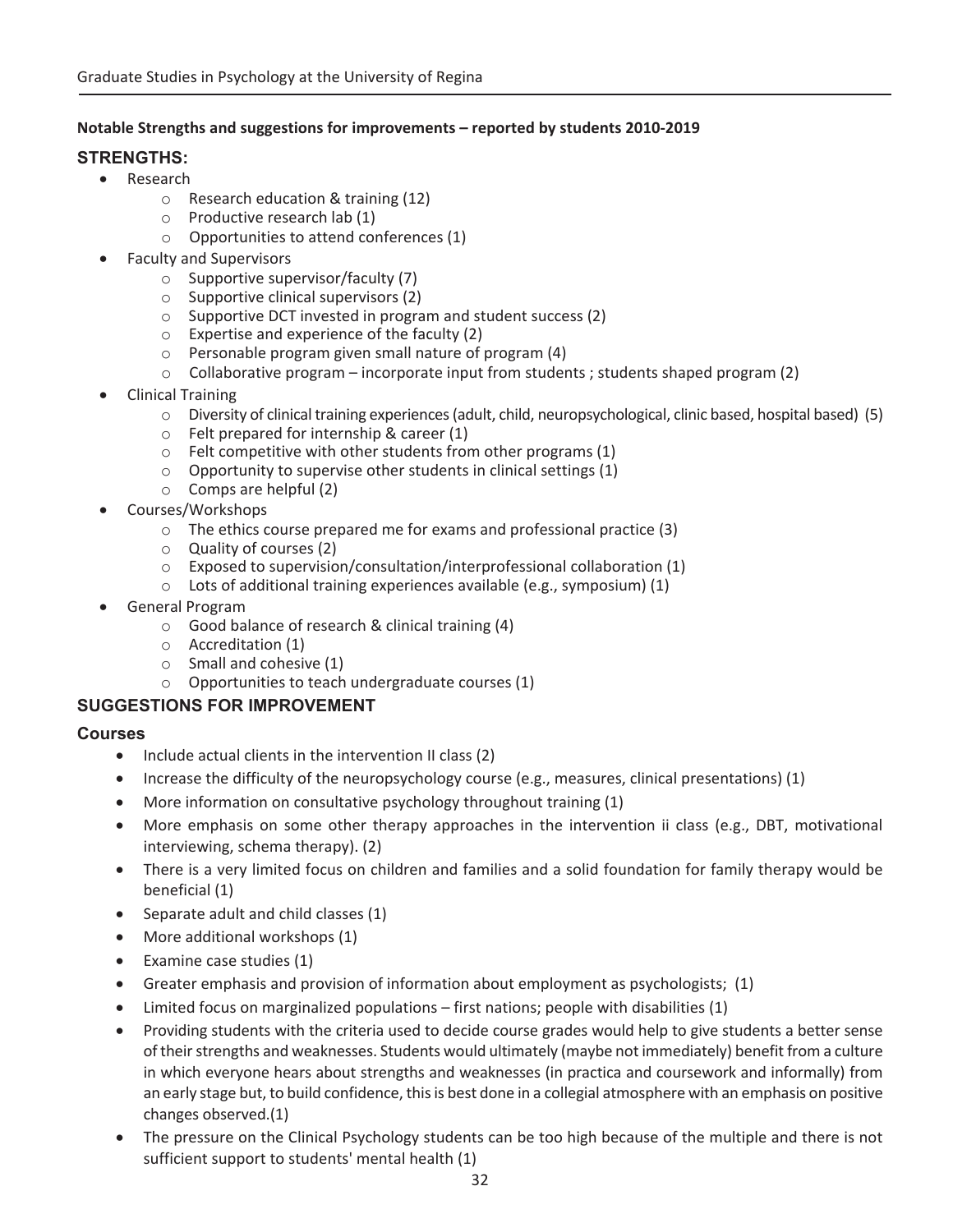### **Clinical Training**

- Ensure students get experience with diversity with real clients  $(1)$
- $\bullet$  Increased support for out of province practicum opportunities (1)
- Review of the process of how practicums are assigned to students  $(1)$
- Master's intervention course could be more practical (2)
- More practica and clients during placement (3)
- Exposure to more complex and challenging cases in the later stages of the training would have aided in the transition to my current areas of practice (1)
- Providing more opportunities to carry long-term clients throughout training would have also been helpful. (1)
- adapting the training program to changing landscape of healthcare and the role of psychology in healthcare settings (1)
- Difficult to get enough client contact hours for APPIC (1)
- Better preparation for applying for residency (e.g., when speaking with graduates from other programs, they indicated that they have seminars dedicated towards informing students on how to apply, how to interview, how to write a good cover letter) (2)
- More clinical courses (1)

### **Research**

- $\bullet$  Implement strict deadlines for thesis (1)
- Closer tracking of progress on thesis/dissertation and more encouragement on supervisors to maintain schedule (students have limited influence). (2)

#### **Administrative**

- More independence from FGSR. Their annual progress reports were repetitive from those completed for our department and I never felt they understood the unique nature of our program to other Ph.D. programs. (1)
- Other programs reduce fees once student has completed their comprehensive exams, this would be a nice way to reduce the cost of the program. (2)
- $\bullet$  Work towards guaranteed funding for incoming students (1)
- Process for providing anonymous feedback (1)

# **Financial Support**

### **M.A. Funding**

|                   | 2013-2014 | 2014-2015 | 2015-2016   | 2016-2017      | 2017-2018 | 2018-2019    | 2019-2020      |
|-------------------|-----------|-----------|-------------|----------------|-----------|--------------|----------------|
|                   | (n=10)    | $(n=11)$  | $(n=11)$    | (n=12)         | $(n=11)$  | $(n=14)$     | $(n=13)$       |
| Average level of  | \$24,531  | \$31,629  | \$25, 358   | \$18,359       | \$17,508  | \$23,073     | \$25,717       |
| income:           |           |           |             |                |           |              |                |
| # of students     | $\Omega$  | $\Omega$  | $\mathbf 0$ | $\overline{2}$ | $1***$    | $\mathbf{1}$ | $\mathbf 0$    |
| reporting income  |           |           |             |                |           |              |                |
| below \$10,000    |           |           |             |                |           |              |                |
| # of students     | 3         | $\Omega$  | 3           | $\overline{2}$ | 8         | 3            | $\overline{2}$ |
| reporting income  |           |           |             |                |           |              |                |
| between \$10,000- |           |           |             |                |           |              |                |
| 19,999            |           |           |             |                |           |              |                |
| # of students     | 4         | 6         | 3           | 7              | 2         | 7            | 9              |
| reporting income  |           |           |             |                |           |              |                |
| between \$20,000- |           |           |             |                |           |              |                |
| \$29,999          |           |           |             |                |           |              |                |
| # of students     | 3         | 5         | 3           | $\Omega$       | 0         | 3            | $\overline{2}$ |
| reporting income  |           |           |             |                |           |              |                |
| above \$30,000    |           |           |             |                |           |              |                |
| % with external   | 50%       | 73%       | 45%         | 42%            | 36%       | 40%          | 54%            |
| funding           |           |           |             |                |           |              |                |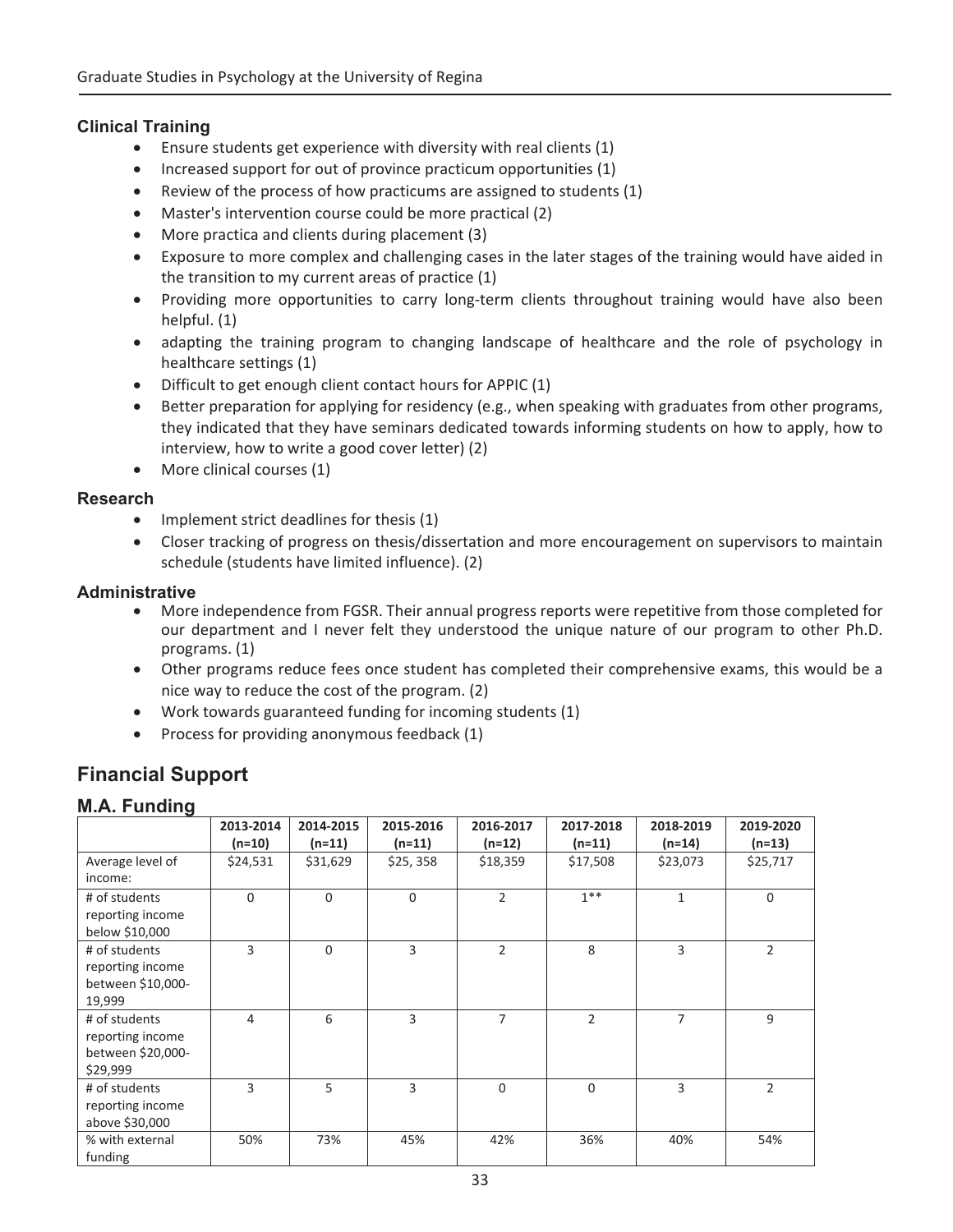| % with FGSR        | 100% | 91%  | 100% | 100% | 55% | 67% | 39% |
|--------------------|------|------|------|------|-----|-----|-----|
| funding            |      |      |      |      |     |     |     |
| % who obtained TA  | 100% | 100% | 73%  | 100% | 73% | 60% | 69% |
| funding            |      |      |      |      |     |     |     |
| % who obtained RA  | 70%  | 73%  | 73%  | 42%  | 9%  | 26% | 62% |
| funding            |      |      |      |      |     |     |     |
| % who held outside |      | 18%  | 36%  | 9%   | 0   | 13% | 8%  |
| employment         |      |      |      |      |     |     |     |

\*this student was not eligible for internal funding

# **Ph.D. Funding**

|                                                                    | 2013-2014<br>$(n=16)$ | 2014-2015<br>$(n=17)*$ | 2015-2016<br>$(n=16)*$ | 2016-2017<br>$(n=23)$ | 2017-2018<br>$(n=20)*$ | 2018-2019<br>$(n=19)*$ | 2019-2020<br>$(n=17*)$ |
|--------------------------------------------------------------------|-----------------------|------------------------|------------------------|-----------------------|------------------------|------------------------|------------------------|
| Average level of<br>income:                                        | \$41,789              | \$32,175               | \$29,190               | \$29,956              | \$31,502               | \$27,939               | \$29,947               |
| # of students<br>reporting income<br>between \$0-19,999            | $\Omega$              | $\mathbf{1}$           | $\overline{2}$         | $\overline{2}$        | 5                      | 6                      | $\overline{2}$         |
| # of students<br>reporting income<br>between \$20,000-<br>\$29,999 | 4                     | $\overline{7}$         | $\overline{7}$         | 11                    | 11                     | 6                      | 6                      |
| # of students<br>reporting income<br>between \$30,000-<br>\$39,999 | 3                     | 5                      | 3                      | 4                     | 3                      | 3                      | 5                      |
| # of students<br>reporting income<br>above \$40,000                | 9                     | $\overline{4}$         | 4                      | 6                     | $\mathbf{1}$           | $\overline{4}$         | $\overline{4}$         |
| % with major<br>external funding                                   | 75%                   | 47%                    | 38%                    | 39%                   | 45%                    | 47%                    | 47%                    |
| % with FGSR<br>funding                                             | 56%                   | 71%                    | 25%                    | 70%                   | 75%                    | 68%                    | 59%                    |
| % who obtained<br>TA/sessional<br>funding                          | 56%                   | 41%                    | 63%                    | 65%                   | 60%                    | 63%                    | 47%                    |
| % who obtained RA<br>funding                                       | 50%                   | 65%                    | 50%                    | 48%                   | 45%                    | 37%                    | 35%                    |
| % who held outside<br>employment                                   | 25%                   | 41%                    | 19%                    | 39%                   | 30%                    | 26%                    | 29%                    |

\* excludes those who are on or have completed the pre-doctoral residency

## **Program Statistics**

|                          | 2011-2012 2012-2013 2013-2014 2014-2015 2015-2016 2016-2017 2017-2018 2018-2019 |     |      |    |    |    |    |     | 2019-2020 |
|--------------------------|---------------------------------------------------------------------------------|-----|------|----|----|----|----|-----|-----------|
| Number of M.A.           | 6                                                                               | 5   |      | 6  | 6  |    |    |     | h         |
| <b>Students Admitted</b> |                                                                                 |     |      |    |    |    |    |     |           |
| MA Time to               | 23                                                                              | 23  | 24   | 24 | 27 | 25 | 23 | N/A | 24        |
| Completion               |                                                                                 |     |      |    |    |    |    |     |           |
| (months)                 |                                                                                 |     |      |    |    |    |    |     |           |
| Number of Ph.D.          | 8                                                                               | 4   | 6    | 5  | 5. | 4  |    | 4   |           |
| <b>Students Admitted</b> |                                                                                 |     |      |    |    |    |    |     |           |
| Number of Ph.D.          | з                                                                               | 4   | 6    |    | 5. |    | ς  |     |           |
| Graduates                |                                                                                 |     |      |    |    |    |    |     |           |
| PhD Time to              | 67                                                                              | 100 | 96.5 | 90 | 74 | 77 | 78 | 72  | 92        |
| Completion (months)      |                                                                                 |     |      |    |    |    |    |     |           |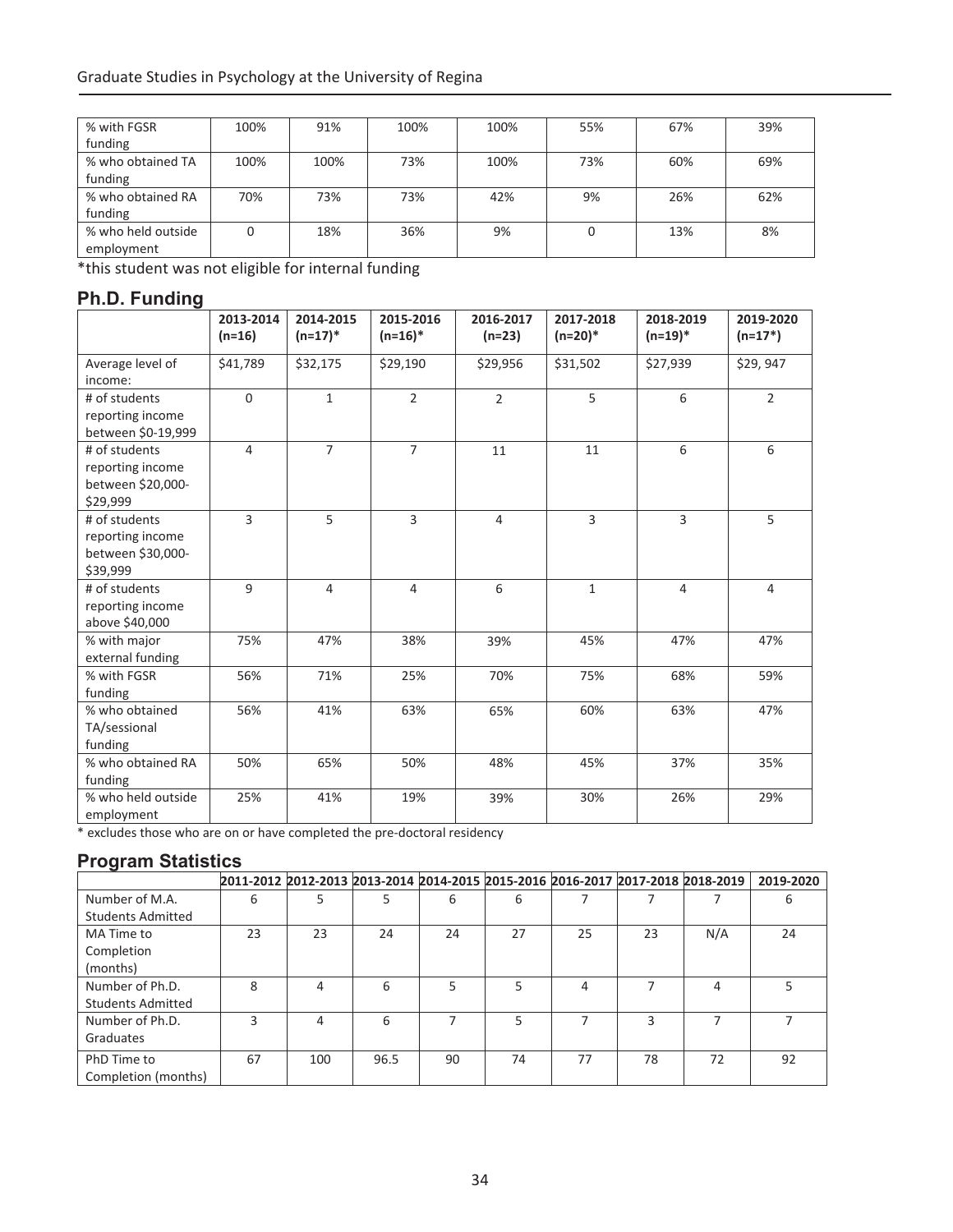# **Faculty Statistics**

|                                          | 2011- | 2012- | 2013- | 2014- | 2015- | 2016- | 2017- | $2018=$ | $2019=$ |
|------------------------------------------|-------|-------|-------|-------|-------|-------|-------|---------|---------|
|                                          | 2012  | 2013  | 2014  | 2015  | 2016  | 2017  | 2018  | 2019    | 2020    |
| Total number of core<br>faculty          | 10    | 9     | 9     | 9     | 12    | 12    | 11    | 9       | 9       |
| Total number of<br>complementary faculty | 10    | 10    | 10    | 10    | 10    | 10    | 8     | 10      | 9       |
| Total number of adjunct                  | 22    | 26    | 21    | 21    | 22    | 22    | 22    | 22      | $11*$   |
| faculty & professional                   |       |       |       |       |       |       |       |         |         |
| associates                               |       |       |       |       |       |       |       |         |         |
| Core faculty males                       | 40%   | 33%   | 44%   | 44%   | 25%   | 25%   | 27%   | 44%     | 44%     |
| tenured                                  |       |       |       |       |       |       |       |         |         |
| Core faculty males non-                  | 10%   | 11%   | 0%    | 0%    | 17%   | 17%   | 9%    | 0%      | 0%      |
| tenured                                  |       |       |       |       |       |       |       |         |         |
| Core faculty females                     | 40%   | 44%   | 44%   | 44%   | 50%   | 41%   | 45%   | 44%     | 56%     |
| tenured                                  |       |       |       |       |       |       |       |         |         |
| Core faculty female non-                 | 10%   | 11%   | 11%   | 11%   | 8%    | 17%   | 18%   | 11%     | 0%      |
| tenured<br>Authors/co-authors of         | 100%  | 100%  | 100%  | 100%  | 100%  | 100%  | 100%  |         | 100%    |
| papers at professional or                |       |       |       |       |       |       |       | 100%    |         |
| scientific meetings                      |       |       |       |       |       |       |       |         |         |
| Authors/co-authors of                    | 100%  | 100%  | 100%  | 100%  | 100%  | 100%  | 100%  | 100%    | 100%    |
| articles in refereed                     |       |       |       |       |       |       |       |         |         |
| journals                                 |       |       |       |       |       |       |       |         |         |
| Member of Journal                        | 30%   | 33%   | 44%   | 30%   | 42%   | 58%   | 64%   | 56%     | 78%     |
| editorial board                          |       |       |       |       |       |       |       |         |         |
| Thesis supervisor                        | 80%   | 100%  | 100%  | 100%  | 67%   | 100%  | 100%  | 100%    | 100%    |
| Thesis supervisor                        | 20%   | 10%   | 20%   | 20%   | 10%   | 25%   | 13%   | 10%     | 11%     |
| (complementary faculty)                  |       |       |       |       |       |       |       |         |         |
| Recipients of grants or                  | 90%   | 89%   | 100%  | 100%  | 100%  | 92%   | 91%   | 100%    | 100%    |
| contracts                                |       |       |       |       |       |       |       |         |         |
| Members in professional                  | 100%  | 100%  | 100%  | 100%  | 100%  | 100%  | 100%  | 100%    | 100%    |
| associations                             |       |       |       |       |       |       |       |         |         |
| Engaged in professional                  | 100%  | 100%  | 100%  | 100%  | 67%   | 92%   | 91%   | 91%     | 90%     |
| practice                                 |       |       |       |       |       |       |       |         |         |
| Engaged in professional                  | 100%  | 100%  | 100%  | 100%  | 100%  | 86%   | 100%  | 100%    | 100%    |
| practice (adjunct)                       |       |       |       |       |       |       |       |         |         |
| Registered in program                    | 100%  | 100%  | 100%  | 100%  | 100%  | 100%  | 100%  | 100%    | 100%    |
| jurisdiction                             |       |       |       |       |       |       |       |         |         |
| Registered in program                    | 100%  | 92%   | 86%   | 86%   | 86%   | 100%  | 100%  | 100%    | 72%     |
| jurisdiction (adjunct and                |       |       |       |       |       |       |       |         |         |
| professional associates)                 |       |       |       |       |       |       |       |         |         |

\* This reflects administrative changes in the definitions of these positions, as well as renewals.